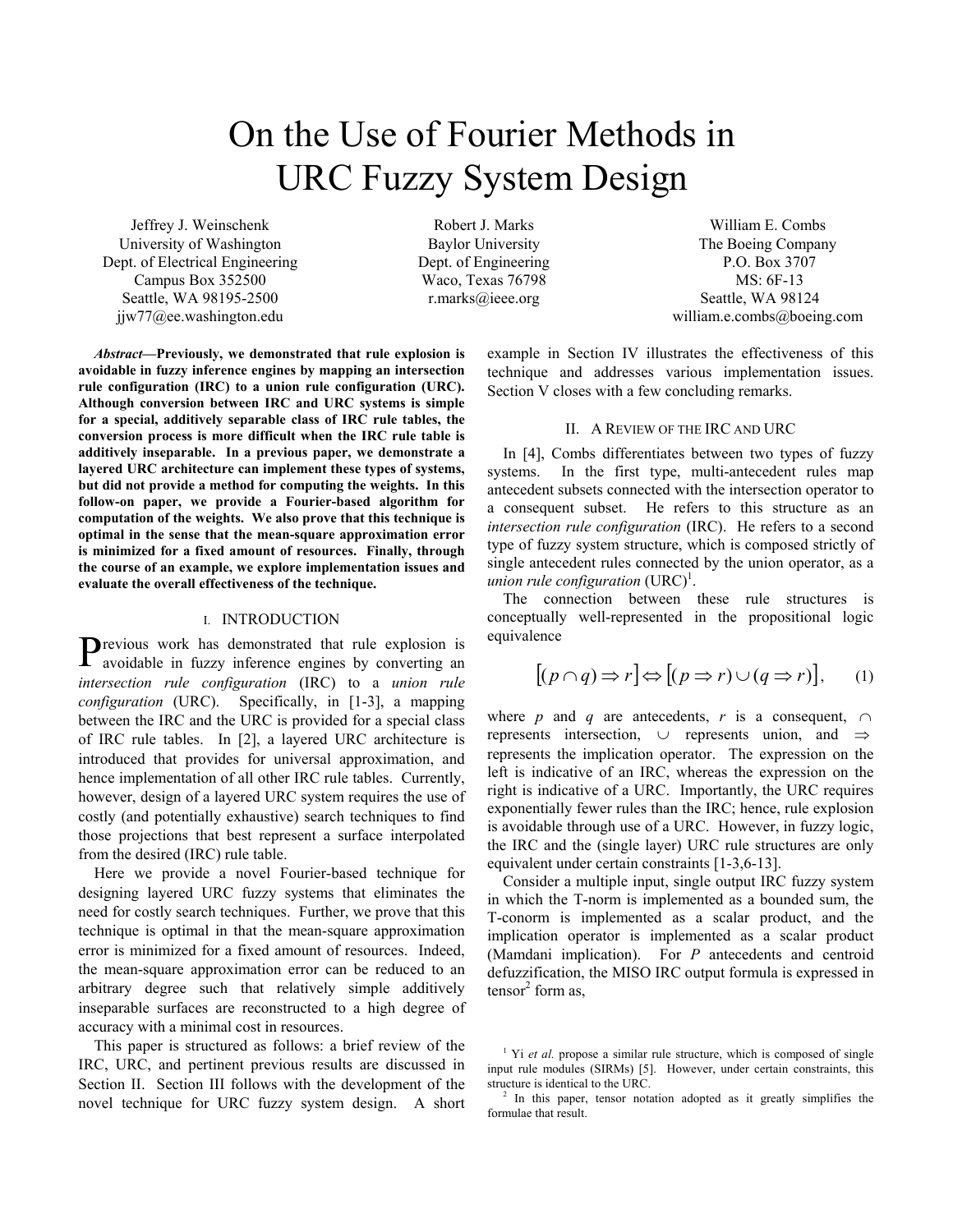$$
y_{\text{IRC}}(\mathbf{x}) = f_{a_1, a_2, \cdots, a_p} \prod_{i=1}^p \hat{\mu}_{i, a_i}(x_i), \qquad (2)
$$

where  $\hat{\mu}_{i, a_i}(x_i)$  is an element of a vector of sum-normalized membership values (one value per antecedent subset) for the  $i<sup>th</sup>$  antecedent. Each antecedent contains  $N_i$  subsets, each of which are indexed by  $a_i$ . **F** denotes a  $P^{th}$  order rule table tensor, an element of which is denoted  $f_{a_1, a_2, \dots, a_p}$ . Since each consequent subset is completely characterized by its center of mass, each  $f_{a_1, a_2, \dots, a_p}$  is a scalar-valued center

#### of mass.

In contrast, the output formula for a MISO URC fuzzy system with centroid defuzzification, using the same T-norm, T-conorm, and implication operators as defined above, is given by

$$
y_{URC}(\mathbf{x}) = \frac{1}{P} \sum_{i=1}^{P} z_{i,j} \hat{\mu}_{i,j}(x_i),
$$
 (3)

where each antecedent subset is associated with a consequent subset whose center of mass is  $z_{i,j}$ . Observe that the MISO IRC contains one multi-antecedent rule per element in **F**, such the total number of rules is given by the product of the *Ni*. Conversely, the MISO URC contains one singleantecedent rule per membership vector element, giving a total number of rules equal to the sum of the *Ni*. Indeed, with respect to an increase in the number of antecedents, the URC achieves a linear growth in the number of fuzzy rules, while the IRC is crippled by an exponential growth in the number of rules.

 In [1-3], Weinschenk *et al.* explore the relationship between IRC and URC fuzzy systems and prove that the IRC and the URC fuzzy inference engines given in (2) and (3) can yield identical performance if two constraints are met. First, the IRC rule table must be *additively separable*. A multidimensional rule table **F** is said to be additively separable if

$$
f_{a_1, a_2, \cdots, a_p} = \sum_{i=1}^{p} \nu_{i, a_i} \tag{4}
$$

where  $v_i$  is a *projection vector* corresponding to the *i*th antecedent of a multi-dimensional IRC rule table **F**. Alternatively, additive seperability is expressible as

$$
f(\mathbf{x}) = \sum_{i=1}^{P} v_i(x_i), \qquad (5)
$$

for a continuous multivariate function *f*.

 Secondly, equality between IRC and URC fuzzy systems requires that

$$
z_{i,j} = P v_{i,j},\tag{6}
$$

for all *i*. If these two constraints are met, the output formula for the URC can be written in terms of projection vectors and simplified to yield

$$
y_{URC}(\mathbf{x}) = \sum_{i=1}^{P} v_{i,j} \hat{\mu}_{i,j}(x_i).
$$
 (7)

When the IRC rule table is additively inseparable, a more complicated approach is required.

### III. ADDITIVELY INSEPARABLE IRC RULE TABLES

 When the IRC rule table tensor is not additively separable as described in (4), equality between the IRC and URC systems is lost. One strategy for extending the URC framework so that it may accurately implement additively inseparable IRC rule tables appeals to the field of tomography. In the field of tomography the aim is to reconstruct a surface or manifold from its projections, where each projection occurs at a different angle. Thus, reconstruction of a manifold is achieved by summing a set of filtered projections. Sets of orthogonal filtered projections, when sampled, form additively separable matrices that may be directly implemented by a URC.

 Thus, an additively inseparable IRC rule table may be implemented in a layered URC architecture, where the first layer generates rotations of the inputs axes and the second layer forms the necessary filtered projections. The primary challenge is to determine which projections (at which angles) most accurately represent the rule manifold. This challenge is the converse of the problem commonly encountered in tomography where one attempts to reconstruct an unknown surface from its known projections. A tomographic approach for reconstructing a known surface with arbitrary accuracy is the focus of Subsection A. It is also necessary to develop a method for rotating the input axes within the URC framework—this is discussed in Subsection B.

# *A. Approximation of additively inseparable rule tables*

Recall the multi-dimensional Fourier transform pair, given by

$$
F(\mathbf{u}) = \int_{-\infty}^{\infty} f(\mathbf{x}) e^{-j2\pi \mathbf{x} \cdot \mathbf{u}} d\mathbf{x}
$$
 (8)

and

$$
f(\mathbf{x}) = \int_{-\infty}^{\infty} F(\mathbf{u}) e^{j2\pi \mathbf{x} \cdot \mathbf{u}} d\mathbf{u},
$$
 (9)

where in both (8) and (9) a shorthand notation is used to express integration over the entire space as evidenced by the *d***u** and *d***x** , respectively. Converting the integration in (9) to spherical coordinates, one obtains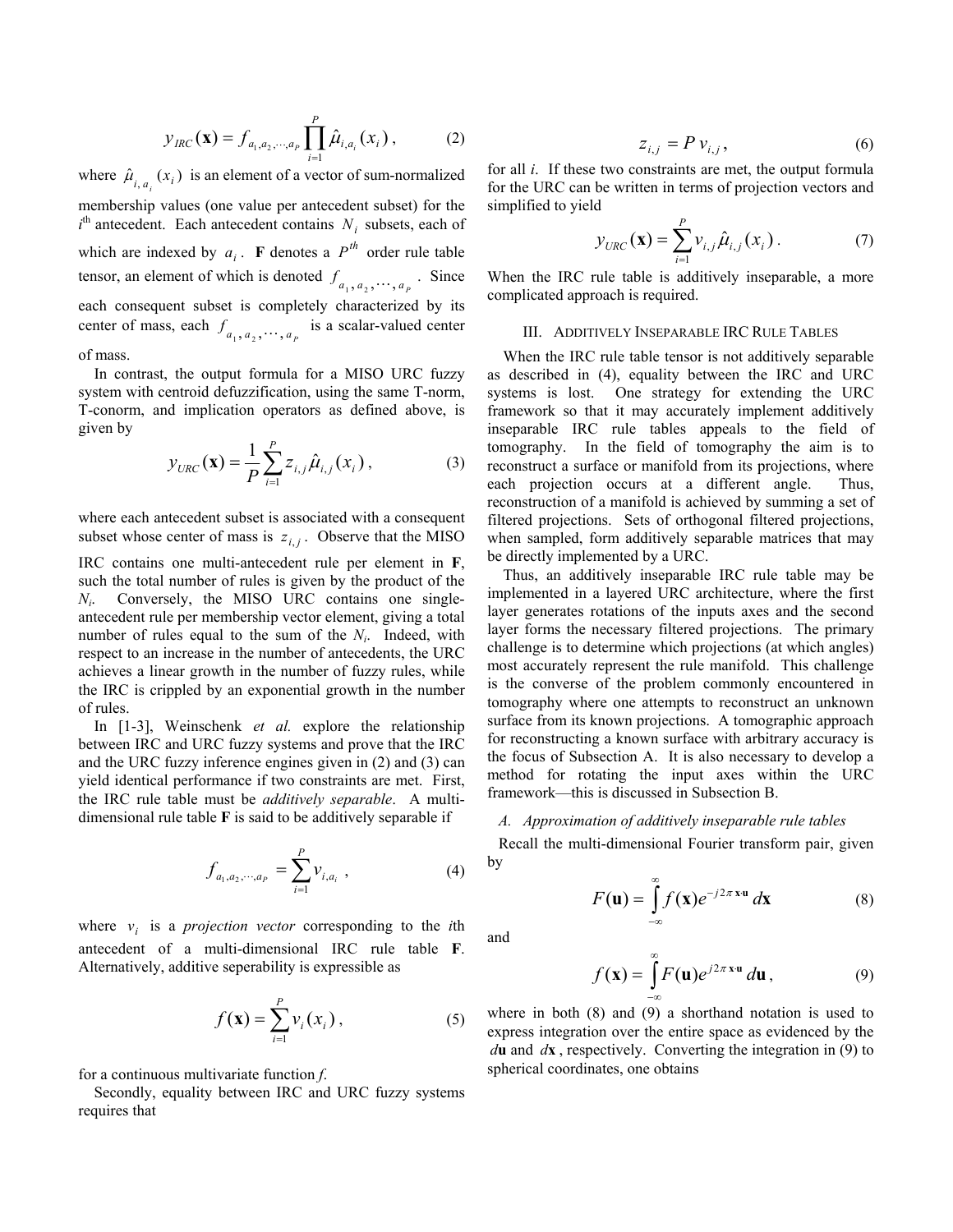$$
f(\mathbf{x}) = \int_{0}^{\pi} \int_{-\infty}^{\infty} \alpha_{\theta} |v|^{p-1} F(v, \zeta) e^{j2\pi v \mathbf{x} \cdot \zeta} dv d\theta \qquad (10)
$$

where  $\zeta$  is a unit vector in  $\mathcal{R}^P$  determined by  $\theta$ , and  $\alpha_{\theta}$  is the remaining portion of the Jacobian. Integration over the angles can be rewritten in terms of Riemann sums to find

$$
f(x) = \lim_{K \to \infty} \Delta \sum_{k_1=0}^{K-1} \cdots \sum_{k_{p-1}=0}^{K-1} \int_{-\infty}^{\infty} \alpha_k |v|^{p-1} F(v, \xi_k) e^{j2\pi x \cdot \xi_k} dv
$$
 (11)

where the angles **θ** have been replaced with *K* and  $\Delta = (\pi/K)^{P-1}$ .

Without loss of generality, all of the sums in (11) can be replaced by a single sum over *m* , where *m* ranges from 1 to  $M = K^{P-1}$ . Further, for a fixed **k**, the integral over *v* is simply the 1-D inverse Fourier transform of a high-pass filtered version of  $F(v, \xi_m)$  along a line passing through the origin,

$$
g_m(\tau_m) = \int_{-\infty}^{\infty} \alpha_m |v|^{P-1} F(v, \xi_m) e^{j2\pi v x \cdot \xi_m} dv, \quad (12)
$$

that is oriented according to the angles given in  $(n_1 \pi / K, \cdots, n_p \pi / K)$ . Thus, a multidimensional manifold may be represented as an infinite sum of 1-D functions as

$$
f(\mathbf{x}) = \lim_{M \to \infty} \Delta \sum_{m=0}^{M-1} g_m(\tau_m) w(m), \qquad (13)
$$

where  $w(m)$  approaches unity as *M* goes to infinity and will be discussed later. Notice for sufficiently large *M* ,

$$
f(\mathbf{x}) \approx \Delta \sum_{m=0}^{M-1} g_m(\tau_m) w(m). \tag{14}
$$

A projection through the manifold  $f(x)$ , given by the Radon transform

$$
p(\tau) = \int_{-\infty}^{\infty} f(\tau - \xi \cdot \mathbf{x}) d\mathbf{x},
$$
 (15)

is closely related to the *P*-D Fourier transform of  $f(\mathbf{x})$  [14]. According to what is popularly known as the *central slice theorem*, the 1-D Fourier transform of a projection through a surface at a given angle is equal to a slice, taken through the origin, of the *P*-D Fourier transform at the same angle or

$$
P_m(\mathbf{v}_m) = F(\mathbf{v}_m, \xi_m). \tag{16}
$$

Thus, through substitution of (16) into (12) we see that  $g_m(\tau_m)$  is a filtered version of  $p_m(\tau_m)$  which, with some manipulation, is represented in the spatial domain by

$$
g_m(\tau_m) = \alpha_m \left(\frac{1}{j2\pi}\right)^{P-1} \frac{d^{P-1}}{d\tau_m^{P-1}} \{p_m(\tau_m)\} \qquad (17)
$$

for odd *P* and

$$
g_m(\tau_m) = -2\alpha_m \left(\frac{1}{j2\pi}\right)^p \left[\frac{1}{t} * \frac{d^{P-1}}{d\tau_m^{P-1}}\left\{p_m(\tau_m)\right\}\right] \tag{18}
$$

for even *P*, where \* represents convolution. Finally, since  $g_m(\tau_m)$  is a filtered version of  $p_m(\tau_m)$ , and all of the 1−D  $g_m(\tau_m)$  are back-projected into higher dimensions before being summed together to reconstruct the original manifold, (14) is commonly referred to as a summation of filtered back-projections in the tomography literature.

One may then define an approximation to  $f(\mathbf{x})$  as

$$
\hat{f}(\mathbf{x}) = \Delta \sum_{l \in \Phi} g_l(\tau_l) w(l), \qquad (19)
$$

where Φ is a subset of *L* indices selected from the *M* indices given in (14). However, one must carefully choose a strategy for selecting which terms to keep from (14). Since each term kept translates to an increase in system complexity, it is important to choose a combination of the fewest possible terms to achieve a desired reconstruction accuracy. To this end, consider the following strategy for minimizing the mean-square reconstruction error.

Recall the mean-square approximation error,

$$
mse = \int_{-\infty}^{\infty} \left( f(\mathbf{x}) - \hat{f}(\mathbf{x}) \right)^2 d\mathbf{x} \,. \tag{20}
$$

Substitution of (14) and (19) into (20) gives

$$
mse = \int_{-\infty}^{\infty} \left[ \Delta \sum_{\substack{m=0 \ m \neq \Phi}}^{M-1} g_m(\tau_m) w(m) \right]^2 d\mathbf{x}.
$$
 (21)

Notice that the mean square error is also the energy in a space-domain function that is composed of the 1-D filtered projections not kept in  $\Phi$ . Application of Parseval's theorem results in

$$
mse = \int_{0}^{\pi} \int_{-\infty}^{\infty} \left[ \sum_{\substack{m=0 \ m \neq 0}}^{M-1} G_m(\nu_m) W(m) \right]^2 d\nu d\theta , \qquad (22)
$$

where  $W(m)$  is desired to be unity over an *N*-D "pie-slice" defined by *m*. This imposes a windowing effect in space that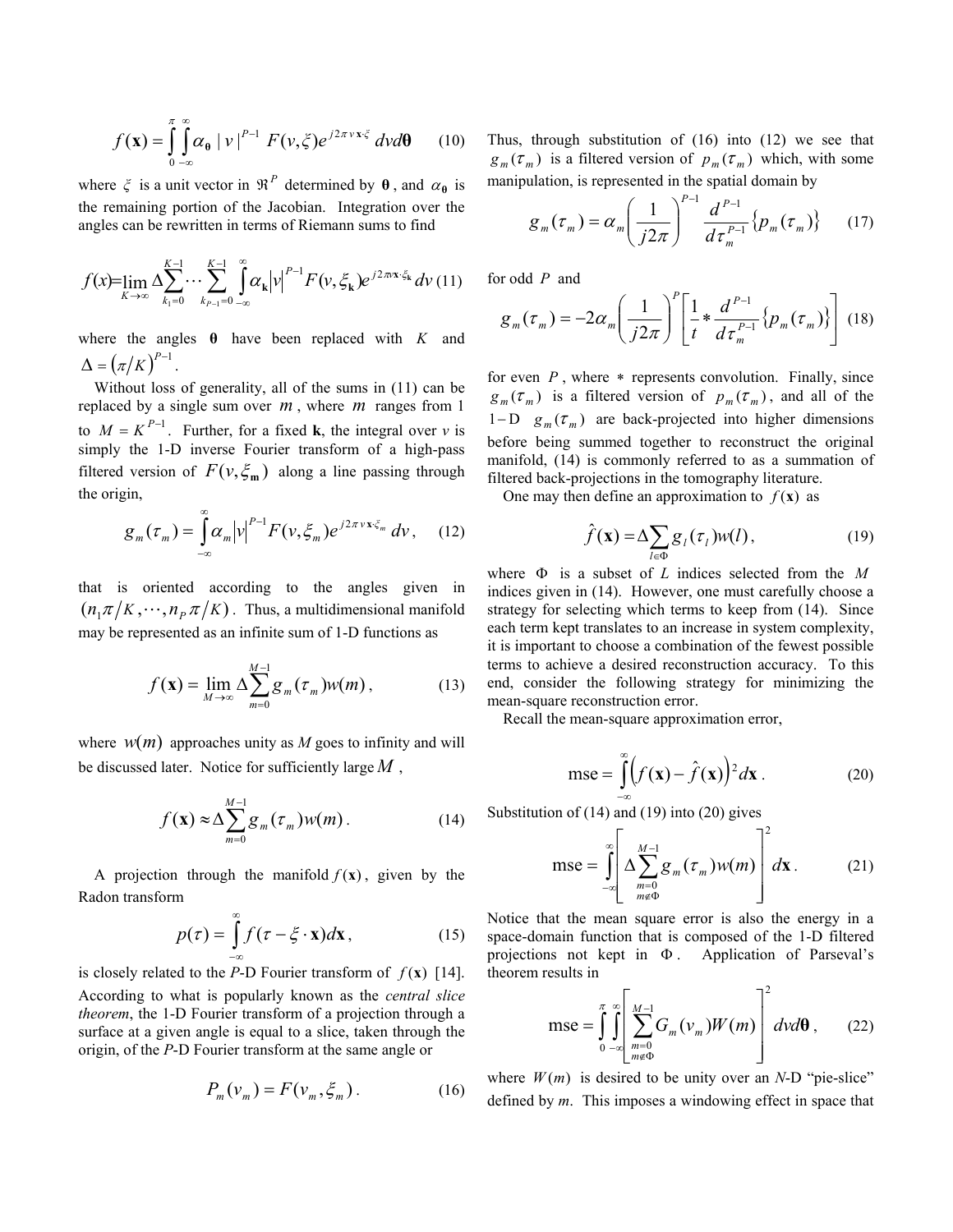can be made arbitrarily insignificant by increasing *M* and will be discussed in more detail in a future publication. As the  $G_m(v_m)$  are 1-D functions that lie in *P*-dimensional slices which approximate portions of the Riemann sums given in (11), the slices are disjoint. Thus, all cross terms resulting from the squaring operation must equal zero.

Therefore, when the integration over the angles is expressed in terms of approximate Riemann sums,

$$
mse = \Delta \int_{-\infty}^{\infty} \sum_{\substack{m=0 \ m \neq \Phi}}^{M-1} \left[ G_m(v_m) \right]^2 dv \,. \tag{23}
$$

However, when the integration is moved inside the sum, one finds

$$
mse = \Delta \sum_{\substack{m=0 \ m \neq \Phi}}^{M-1} E_m , \qquad (24)
$$

in which case the mean-square approximation error is obtained by summing the energy in the slices of the filtered *P*-D Fourier transform that are not retained in Φ . Therefore the mean-square reconstruction error is minimized for a fixed amount of resources by choosing to keep those terms with the most energy.

 In order to proceed, a transform is needed to efficiently compute the energy in all possible slices through the origin of the *P*-D Fourier transform. This is accomplished with the X-Ray transform given by

$$
\widetilde{f}(\rho,\boldsymbol{\theta}) = \int f(\mathbf{x}) \delta(\rho - \xi \cdot \mathbf{x}) d\mathbf{x}, \qquad (25)
$$

where  $\rho$  is the distance from the origin and  $\xi$  is a unit vector that gives the orientation of a line. However, since we are only interested in those (filtered) slices of *F* that pass through the origin,  $\rho$  is set to zero.

 As will be discussed in the next subsection, the resources required to rotate the inputs axes are minimal as this operation simply amounts to a weighted sum and need not even be performed by a fuzzy layer. Neglecting these resources, one finds the complexity of the layered URC scales with the number of rules in the second URC layer given by *NL* . In Section II, the rules contained in an IRCbased system are given as the product of the numbers of antecedent subsets or  $N<sup>P</sup>$ . Thus, the rule savings offered by the layered URC is given as

Complexity Savings (%) 
$$
=\frac{L}{N^{P-1}} \times 100
$$
. (26)

Thus, when the number of projections required is moderate, the complexity savings is exponential.

#### *B. Rotation of the input axes*

Once the 1-D functions  $g_m(\tau_m)$  are selected, the input axes must be rotated to accommodate the desired projections as shown in Fig. 1. This rotation is implemented by

$$
r_{\theta} = \mathbf{x} \cdot \boldsymbol{\xi} \,,\tag{27}
$$

where, once again,  $\xi$  is a unit vector that indicates the orientation of the new axis. Conveniently, the rotated input given in  $(27)$  is additively separable as defined in  $(5)$ , where

$$
r_{\theta} = \sum_{i=1}^{P} x_i \xi_i \tag{28}
$$

Thus, (28) is easily implemented in a URC because the URC output formula may be written as

$$
y_{URC}(\mathbf{x}) = \sum_{i=1}^{P} s_i(x_i),
$$
 (29)

where

$$
s_i(x_i) = \sum_{j=1}^{N_i} v_{i,j} \mu_{i,j}(x_i).
$$
 (30)

Thus, membership functions may be interpreted as interpolation kernels such that the function  $s_i(x_i)$  is an interpolated version of  $x_i \xi_i$ , where the elements of the projection vectors  $v_{i,i}$  are samples of  $x_i \xi_i$ . Indeed, it is possible to perform any type of Lagrange interpolation by choosing the membership functions to be piecewise defined from sections of the Lagrange interpolating polynomials. Other types of interpolation are also possible.



Fig. 1. The function  $g_1(\tau_1)$  operates on the variable  $\tau_1$  which is oriented as shown with respect to the input axes  $x_1$  and  $x_2$ .

### IV. IMPLEMENTATION ISSUES

Naturally, one may use the integral transforms given above to directly compute the optimum 1-D functions and their corresponding orientations in space for a given *P*-D manifold whose behavior is known over the entire space. However, when the *P*-D manifold with infinite support is artificially truncated (or windowed) such that the 1-D functions may be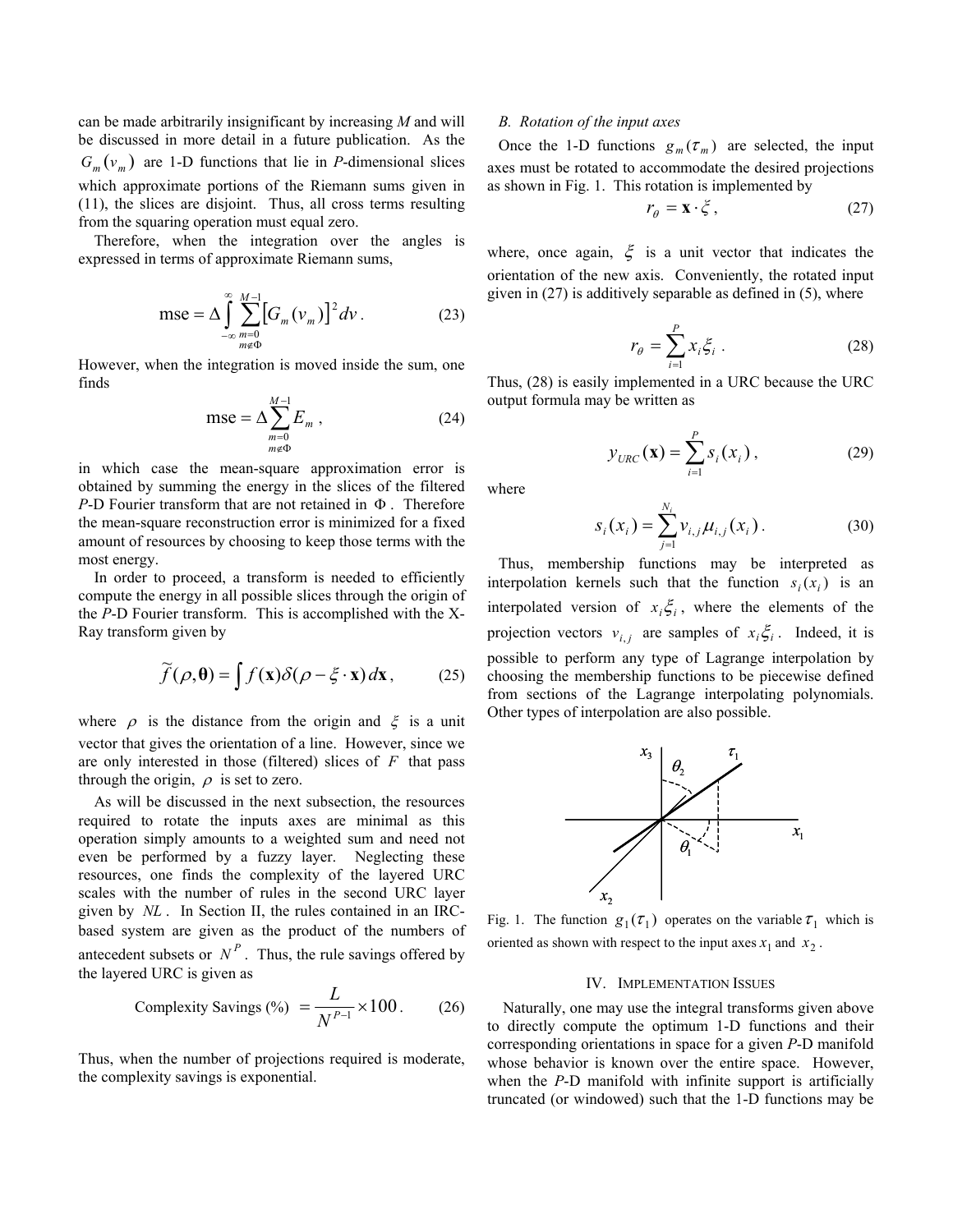computed using a discrete mathematics software package, the process becomes slightly more involved. Two such procedures are summarized below.

First, one may elect to directly compute the *P*-D FFT on a rectangular grid of samples from the desired manifold. However, the implementation of this method requires the use of a circular (or circularly symmetric) window in order to prevent the transform from being unnecessarily biased by the long diagonals of the rectangular grid. Next, the Fourier transform is filtered according to (12) followed by computation of the energy in each slice (via the X-ray transform) in order to select the optimum 1-D functions and their orientations. Once the optimum slices of the *P*-D Fourier transform have been identified, an approximate manifold may be constructed. However, this approach is somewhat undesirable as it is necessary to interpolate in the frequency domain—a procedure that can unnecessarily introduce a great deal of error.

Alternatively, one may compute spatial projections through the *P*-D manifold via the radon transform given in (15). Recall these projections are related to slices of the *P*-D Fourier transform through the Fourier slice theorem discussed previously. Thus, these projections may be filtered in space by  $(17)$  or  $(18)$ , or in frequency by  $(12)$ . Next, the energy per slice is computed in order to select the optimum 1-D functions and function orientations. In this method, interpolation is only performed in the spatial domain, which should keep errors to a minimum as it is presumed that the manifold is well known over the region of interest.

When the manifold is only known over a rectangular grid of points, the projections through the surface must be carried out in the manner demonstrated below (in 2-D) in Fig. 2. In Fig. 2, a 2-D surface is accurately known on an  $a \times a$  region of space. In order to prevent the square window from biasing the projections, projections must be computed from equalarea square regions that lie within the  $a \times a$  grid. Naturally, when reconstructing the manifold from filtered versions of these projections, the reconstruction is only accurate in that region where all of the projections overlap—the innermost dashed circle in Fig. 2. Therefore, the largest grid that may be accurately reconstructed from the original set of samples is of dimensions  $a/2 \times a/2$  as shown.



Fig. 2. Computation of projections from a rectangular gird of samples.

Now let us consider a specific 2-D example. We choose an XOR-shaped surface such that these results may be easily connected to our previous findings in other publications. In particular, we approximate the additively inseparable surface given by

$$
f(x_1, x_2) = -2x_1x_2.
$$
 (31)

Note that this surface is additively separable when rotated by 45 degrees, as

$$
f_{45^\circ} = x_1^2 - x_2^2. \tag{32}
$$

 Projections are computed for 180 angles (in degrees) evenly spaced on the interval [0,179] . These projections are then filtered in the frequency domain according to (12). Finally, the energy in each of these slices is computed and plotted in Fig. 3. Notice that the filtered projections with the most energy are those corresponding to angles of 45 and 135 degrees, as one would expect given (32). The filtered projections obtained at 45 and 135 degrees are shown along with their ideal counterparts in Fig. 4. Notice that the estimates are most accurate in the center. This is a direct result of the filtering as the projection is convolved in space with the reciprocal of  $\tau$ , as described in (18). Thus, the points closer to the edges of the rectangular window are less accurate as the convolutions attempt to bring in non-zero portions of (31) that are implicitly defined to be zero by the rectangular window.



Fig. 3. Energy per filtered projection vs. function orientation (projection angle).

 The original surface from (31) is shown in Fig. 5. The reconstructed surface is not shown as it is visually indistinguishable from Fig. 5. However, the absolute error per sample is shown in Fig. 6. Notice that, as indicated in Fig. 4, the most significant error occurs on the periphery. The overall mean-square error for the reconstruction is  $6.25 \times 10^{-5}$ percent per sample.